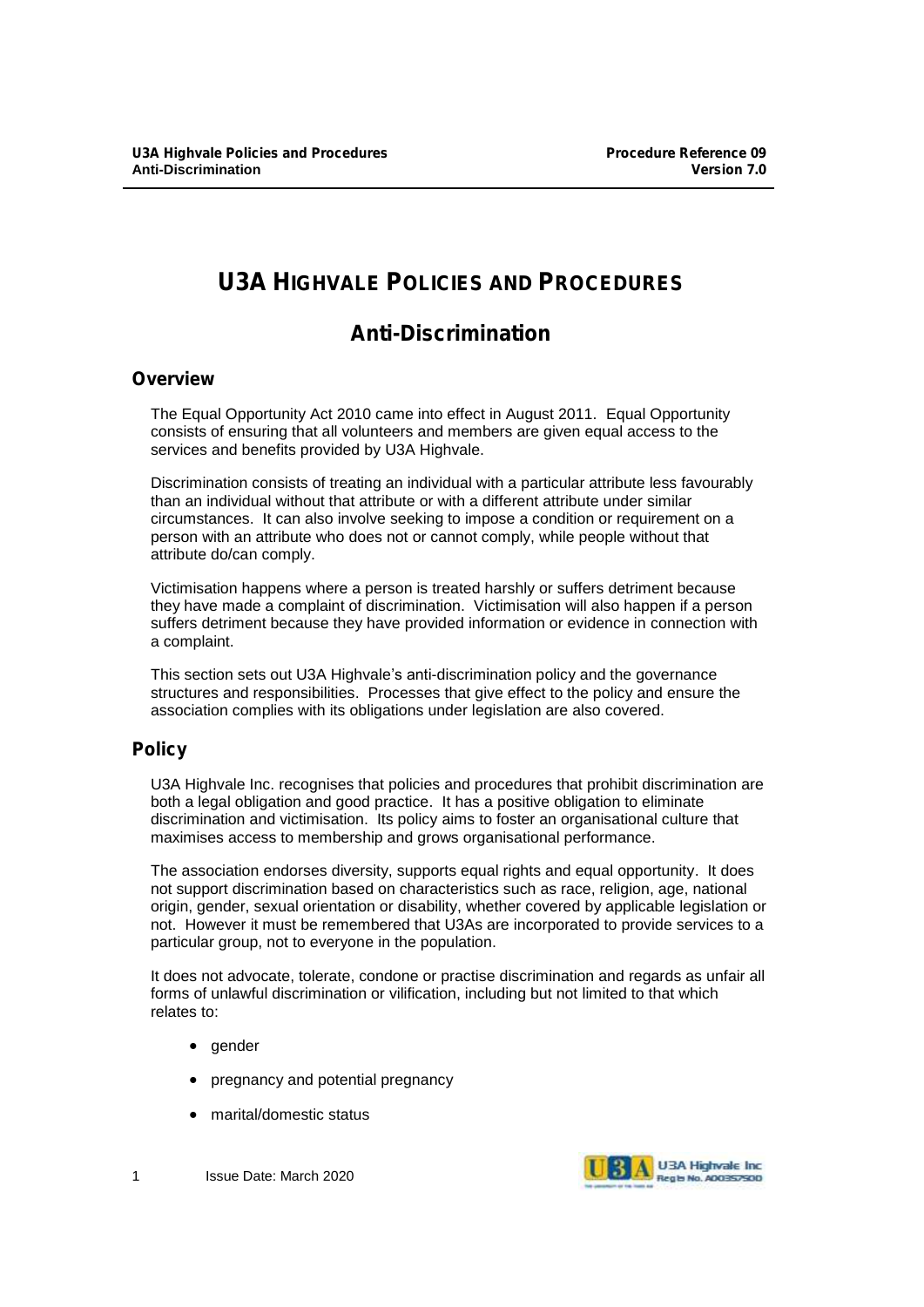- disability
- race, colour, national extraction, social origin, descent, and ethnic or national origin
- age
- family responsibilities, family status, status as a parent or carer
- racial classification or caste
- sexuality, trans-sexuality or transgender
- religious or political beliefs or activities
- trade union or employer association membership or activities
- physical features
- occupation or calling
- medical record, including HIV/AIDS vilification
- criminal record.

U3A Highvale is an equal opportunity association made up of volunteers. In all cases no factors other than performance and competence will be used as the basis for training and development opportunities for volunteers and/or intending volunteers.

The association will ensure that its programmes, policies, procedures, practices, publications and forms accord with the principles expressed in this policy. It will make all reasonable accommodations to allow people who experience difficulties in their dealings with it to benefit equally from its activities.

All of its members and volunteers will comply with the principles expressed in this policy.

## **Procedures**

### **Implementation**

*Committee Members*

- 1. Establish, implement, publish, and review this policy
- 2. Foster equal opportunity and set an example by their own behaviour
- 3. Ensure that the association's practices and processes incorporate precautions against discrimination in such areas as selecting volunteers, admitting members and providing access to programmes
- 4. Ensure reasonable accommodations are made to allow diverse groups to become members and participate in the association's programmes and activities.